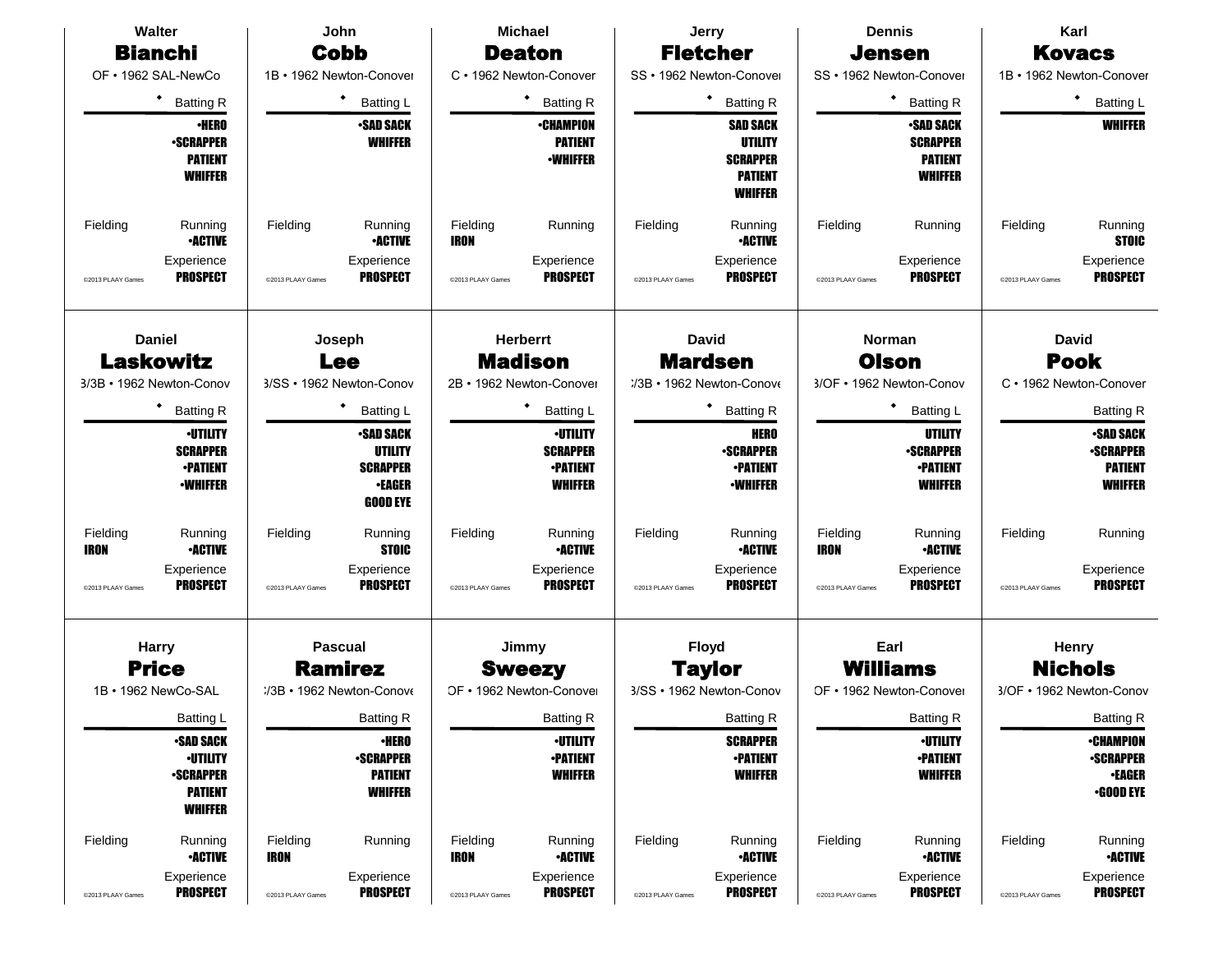|                                                    |                                                                                         |                                                              | <b>Donald</b>                                                     |                                             | <b>Martin</b>                                                                         |                                                                         | Porfirio                                                                 |                                                       | <b>Patrick</b>                                                                    |                                                | <b>Burley</b>                                                                               |
|----------------------------------------------------|-----------------------------------------------------------------------------------------|--------------------------------------------------------------|-------------------------------------------------------------------|---------------------------------------------|---------------------------------------------------------------------------------------|-------------------------------------------------------------------------|--------------------------------------------------------------------------|-------------------------------------------------------|-----------------------------------------------------------------------------------|------------------------------------------------|---------------------------------------------------------------------------------------------|
|                                                    |                                                                                         |                                                              | <b>Loweree</b>                                                    |                                             | <b>Barrier</b>                                                                        |                                                                         | <b>Cacerez</b>                                                           |                                                       | <b>Cioffi</b>                                                                     |                                                | <b>Daniels</b>                                                                              |
|                                                    |                                                                                         | <sup>2</sup> /RP • 1962 Newton-Conov                         |                                                                   |                                             | SP • 1962 Newton-Conover                                                              |                                                                         | <sup>2</sup> /SP • 1962 Newton-Conov                                     |                                                       | <sup>2</sup> /RP · 1962 Newton-Conov                                              |                                                | RP • 1962 Newton-Conover                                                                    |
|                                                    |                                                                                         | Pitching R <sup>+</sup>                                      | <b>Batting R</b>                                                  | Pitching L                                  | * Batting L                                                                           |                                                                         | Pitching R <sup>+</sup> Batting R                                        |                                                       | Pitching R <sup>+</sup> Batting R                                                 |                                                | Pitching R <sup>+</sup> Batting R                                                           |
|                                                    |                                                                                         | <b>STRUGGLER</b><br><b>WORKMAN</b><br><b>FLASH</b> •<br>WILD | <b>SAD SACK</b><br>UTILITY<br><b>SCRAPPER</b><br>EAGER<br>WHIFFER | <b>STAR</b><br><b>FLASH</b><br><b>WILD•</b> | ∙CHAMPION<br><b>SCRAPPER</b><br><b>•WHIFFER</b>                                       | <b>STRUGGLER</b><br><b>WORKMAN</b><br><b>FLASH</b><br><b>DB CONTROL</b> | <b>SAD SACK</b><br><b>UTILITY</b><br><b>SCRAPPER</b><br>EAGER<br>WHIFFER | STRUGGLER<br><b>WORKMAN</b><br><b>FLASH</b> •<br>WILD | <b>•SAD SACK</b><br>UTILITY<br><b>SCRAPPER</b><br><b>EAGER</b><br><b>WHIFFER</b>  | <b>WORKMAN-</b><br><b>FLASH</b><br><b>WILD</b> | <b>-SAD SACK</b><br><b>-UTILITY</b><br><b>SCRAPPER</b><br><b>-PATIENT</b><br><b>WHIFFER</b> |
|                                                    |                                                                                         | Fielding                                                     | Running<br><b>STOIC</b>                                           | Fielding                                    | Running                                                                               | Fielding                                                                | Running<br><b>STOIC</b>                                                  | Fielding                                              | Running<br><b>STOIC</b>                                                           | Fielding                                       | Running                                                                                     |
|                                                    |                                                                                         | @2013 PLAAY Games                                            | Experience<br><b>PROSPECT</b>                                     | @2013 PLAAY Games                           | Experience<br><b>PROSPECT</b>                                                         | @2013 PLAAY Games                                                       | Experience<br><b>PROSPECT</b>                                            | @2013 PLAAY Games                                     | Experience<br><b>PROSPECT</b>                                                     | @2013 PLAAY Games                              | Experience<br><b>PROSPECT</b>                                                               |
|                                                    | <b>Bobby</b>                                                                            |                                                              | John                                                              |                                             | Robert                                                                                |                                                                         | <b>Michael</b>                                                           |                                                       | <b>Steve</b>                                                                      |                                                | Joseph                                                                                      |
|                                                    | <b>Haye</b>                                                                             |                                                              | <b>Isaac</b>                                                      |                                             | <b>Erie</b>                                                                           |                                                                         | Page                                                                     |                                                       | <b>Shea</b>                                                                       |                                                | <b>Tirpack</b>                                                                              |
|                                                    | <sup>2</sup> /RP • 1962 Newton-Conov                                                    | SP • 1962 Newton-Conover                                     |                                                                   |                                             | P/SP · 1962 Newton-Conov                                                              |                                                                         | RP · 1962 Newton-Conover                                                 | RP • 1962 Newton-Conover                              |                                                                                   |                                                | SP · 1962 Newton-Conover                                                                    |
|                                                    | Pitching R <sup>+</sup> Batting R                                                       | Pitching L <sup>+</sup>                                      | <b>Batting L</b>                                                  | Pitching L                                  | * Batting L                                                                           | Pitching R <sup>+</sup> Batting L                                       |                                                                          |                                                       | Pitching R <sup>+</sup> Batting R                                                 | Pitching L <sup>+</sup>                        | <b>Batting L</b>                                                                            |
| <b>STRUGGLER</b><br><b>FLASH</b><br><b>DB WILD</b> | <b>SAD SACK</b><br><b>·UTILITY</b><br><b>SCRAPPER</b><br><b>EAGER</b><br><b>WHIFFER</b> | ACE.<br><b>FLASH</b><br><b>CONTROL</b>                       | UTILITY<br><b>SCRAPPER</b><br><b>•PATIENT</b><br>WHIFFER          | <b>WORKMAN</b><br><b>FLASH</b> •            | <b>HERO</b><br><b>CHAMPION</b><br><b>SCRAPPER</b><br><b>PATIENT</b><br><b>WHIFFER</b> | <b>STRUGGLER</b><br><b>FLASH</b><br><b>WILD</b>                         | <b>·HERO</b><br><b>SCRAPPER</b><br><b>PATIENT</b><br>WHIFFER             | <b>STRUGGLER</b><br><b>FLASH</b>                      | <b>•SAD SACK</b><br><b>·UTILITY</b><br><b>SCRAPPER</b><br>EAGER<br><b>WHIFFER</b> | <b>WORKMAN</b><br><b>FLASH</b>                 | <b>SAD SACK</b><br><b>·UTILITY</b><br><b>SCRAPPER</b><br><b>WHIFFER</b>                     |
| Fielding                                           | Running<br><b>•ACTIVE</b>                                                               | Fielding                                                     | Running                                                           | Fielding                                    | Running<br><b>STOIC</b>                                                               | Fielding                                                                | Running<br><b>STOIC</b>                                                  | Fielding                                              | Running<br><b>STOIC</b>                                                           | Fielding                                       | Running                                                                                     |
| @2013 PLAAY Games                                  | Experience<br><b>PROSPECT</b>                                                           | @2013 PLAAY Games                                            | Experience<br><b>PROSPECT</b>                                     | @2013 PLAAY Games                           | Experience<br><b>PROSPECT</b>                                                         | @2013 PLAAY Games                                                       | Experience<br><b>PROSPECT</b>                                            | @2013 PLAAY Games                                     | Experience<br><b>PROSPECT</b>                                                     | @2013 PLAAY Games                              | Experience<br><b>PROSPECT</b>                                                               |
|                                                    |                                                                                         |                                                              |                                                                   |                                             |                                                                                       |                                                                         |                                                                          |                                                       |                                                                                   |                                                |                                                                                             |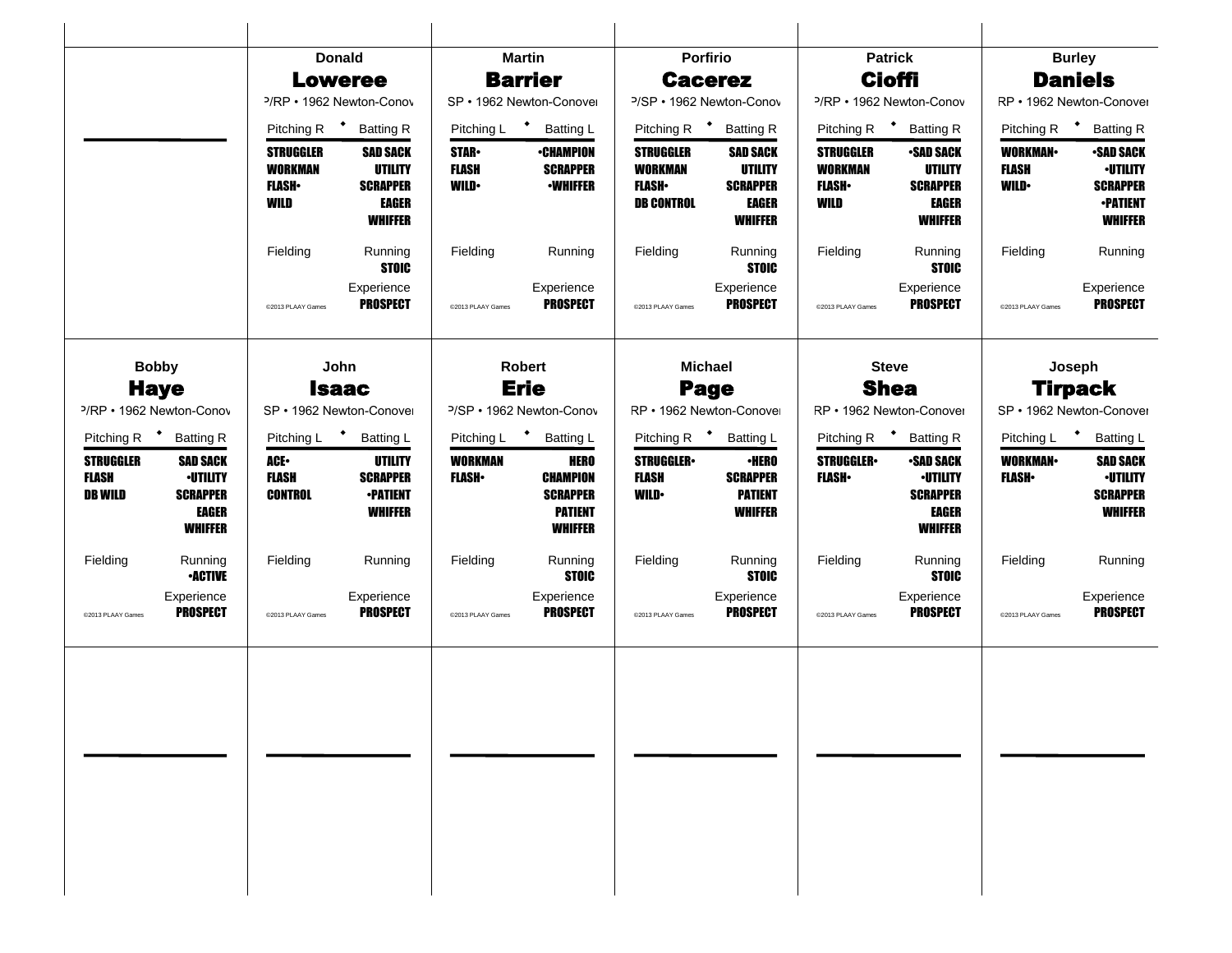| Alan                          |                                                                         | Don                                        |                                                                          | <b>Charles</b>                               |                                                                       | Kenneth                       |                                                                        | Frank                                 |                                                       | <b>Edward</b>                 |                                                    |
|-------------------------------|-------------------------------------------------------------------------|--------------------------------------------|--------------------------------------------------------------------------|----------------------------------------------|-----------------------------------------------------------------------|-------------------------------|------------------------------------------------------------------------|---------------------------------------|-------------------------------------------------------|-------------------------------|----------------------------------------------------|
|                               | <b>Baade</b>                                                            |                                            | <b>Bush</b>                                                              |                                              | <b>Crook</b>                                                          |                               | <b>Ducker</b>                                                          |                                       | <b>Forbis</b>                                         |                               | Griffin                                            |
|                               | OF · 1962 Salisbury                                                     |                                            | SS · 1962 Salisbury                                                      |                                              | 3B/SS · 1962 Salisbury                                                |                               | 1B · 1962 Salisbury                                                    |                                       | 2B · 1962 Salisbury                                   |                               | IF . 1962 Salisbury                                |
|                               | $\bullet$<br><b>Batting L</b>                                           |                                            | ٠<br><b>Batting R</b>                                                    |                                              | $\bullet$<br><b>Batting R</b>                                         |                               | <b>Batting R</b>                                                       |                                       | $\bullet$<br><b>Batting R</b>                         |                               | ٠<br><b>Batting R</b>                              |
|                               | <b>•UTILITY</b><br><b>SCRAPPER</b><br><b>PATIENT</b><br><b>-WHIFFER</b> |                                            | <b>PATIENT</b><br><b>WHIFFER</b>                                         |                                              | <b>PATIENT</b><br><b>WHIFFER</b>                                      |                               | <b>SAD SACK</b><br><b>SCRAPPER</b><br><b>PATIENT</b><br><b>WHIFFER</b> |                                       | <b>SCRAPPER</b><br><b>-WHIFFER</b>                    |                               | <b>•HERO</b><br><b>-PATIENT</b><br><b>WHIFFER</b>  |
| Fielding<br>@2013 PLAAY Games | Running<br><b>STOIC</b><br>Experience<br><b>PROSPECT</b>                | Fielding<br>@2013 PLAAY Games              | Running<br>Experience<br><b>PROSPECT</b>                                 | Fielding<br><b>IRON</b><br>@2013 PLAAY Games | Running<br><b>•ACTIVE</b><br>Experience<br><b>PROSPECT</b>            | Fielding<br>@2013 PLAAY Games | Running<br>Experience<br><b>PROSPECT</b>                               | Fielding<br>IRON<br>@2013 PLAAY Games | Running<br>Experience<br><b>PROSPECT</b>              | Fielding<br>@2013 PLAAY Games | Running<br>Experience<br><b>PROSPECT</b>           |
|                               | <b>Philip</b><br><b>Hatcher</b><br>C · 1962 Salisbury                   |                                            | Ronald<br><b>Henson</b><br>OF • 1962 Salisbury                           |                                              | Carmen<br><b>lannaccone</b><br>OF • 1962 Salisbury                    |                               | Gary<br><b>Jarrett</b><br>3B · 1962 Salisbury                          |                                       | Jerry<br><b>Johnson</b><br>3B · 1962 Salisbury        |                               | Lester<br><b>Kero</b><br>OF • 1962 Salisbury       |
|                               | ٠<br><b>Batting L</b>                                                   |                                            | <b>Batting L</b>                                                         |                                              | ٠<br><b>Batting R</b>                                                 |                               | Batting L                                                              |                                       | <b>Batting R</b>                                      |                               | <b>Batting R</b>                                   |
|                               | <b>·UTILITY</b><br><b>SCRAPPER</b><br><b>•PATIENT</b><br><b>WHIFFER</b> |                                            | <b>·HERO</b><br><b>-SLUGGER</b><br><b>PATIENT</b><br><b>WHIFFER</b>      |                                              | <b>HERO</b><br><b>-CHAMPION</b><br><b>•SCRAPPER</b>                   |                               | <b>-UTILITY</b><br><b>SCRAPPER</b>                                     |                                       | <b>•SCRAPPER</b><br><b>WHIFFER</b>                    |                               | ∙HERO<br><b>SCRAPPER</b><br><b><i>•WHIFFER</i></b> |
| Fielding                      | Running<br><b>-ACTIVE</b>                                               | <b>DLTSEHRK</b><br>Fielding<br><b>IRON</b> | Running<br><b>STOIC</b>                                                  | Fielding                                     | Running                                                               | Fielding<br><b>IRON</b>       | Running                                                                | Fielding<br>IRON                      | Running                                               | Fielding                      | Running                                            |
| @2013 PLAAY Games             | Experience<br><b>PROSPECT</b>                                           | @2013 PLAAY Games                          | Experience<br>PROSPECT                                                   | @2013 PLAAY Games                            | Experience<br><b>PROSPECT</b>                                         | @2013 PLAAY Games             | Experience<br><b>PROSPECT</b>                                          | @2013 PLAAY Games                     | Experience<br><b>PROSPECT</b>                         | @2013 PLAAY Games             | Experience<br><b>PROSPECT</b>                      |
|                               | <b>Douglas</b><br><b>Linehan</b><br>C · 1962 Salisbury                  |                                            | William<br><b>MacKellar</b><br>C · 1962 Salisbury                        |                                              | John<br><b>Pavlus</b><br>SS · 1962 Salisbury                          |                               | <b>Eugene</b><br><b>Salsman</b><br>OF • 1962 Salisbury                 |                                       | <b>Robert</b><br><b>Weaver</b><br>C · 1962 Salisbury  |                               |                                                    |
|                               | <b>Batting L</b>                                                        |                                            | <b>Batting R</b>                                                         |                                              | <b>Batting R</b>                                                      |                               | Batting L                                                              |                                       | <b>Batting L</b>                                      |                               |                                                    |
|                               | <b>-UTILITY</b><br><b>SCRAPPER</b><br><b>PATIENT</b><br><b>-WHIFFER</b> |                                            | <b>•SAD SACK</b><br><b>SCRAPPER</b><br><b>•PATIENT</b><br><b>WHIFFER</b> |                                              | <b>HERO</b><br><b>-SCRAPPER</b><br><b>•PATIENT</b><br><b>-WHIFFER</b> | <b>Delta SemHRK</b>           | <b>•HERO</b><br><b>-SLUGGER</b><br><b>•PATIENT</b><br><b>WHIFFER</b>   |                                       | <b>-SCRAPPER</b><br><b>PATIENT</b><br><b>•WHIFFER</b> |                               |                                                    |
| Fielding                      | Running<br>Experience                                                   | Fielding                                   | Running<br><b>STOIC</b><br>Experience                                    | Fielding                                     | Running<br>Experience                                                 | Fielding                      | Running<br>Experience                                                  | Fielding                              | Running<br>Experience                                 |                               |                                                    |
| @2013 PLAAY Games             | <b>PROSPECT</b>                                                         | @2013 PLAAY Games                          | <b>PROSPECT</b>                                                          | @2013 PLAAY Games                            | <b>PROSPECT</b>                                                       | @2013 PLAAY Games             | <b>PROSPECT</b>                                                        | @2013 PLAAY Games                     | <b>PROSPECT</b>                                       |                               |                                                    |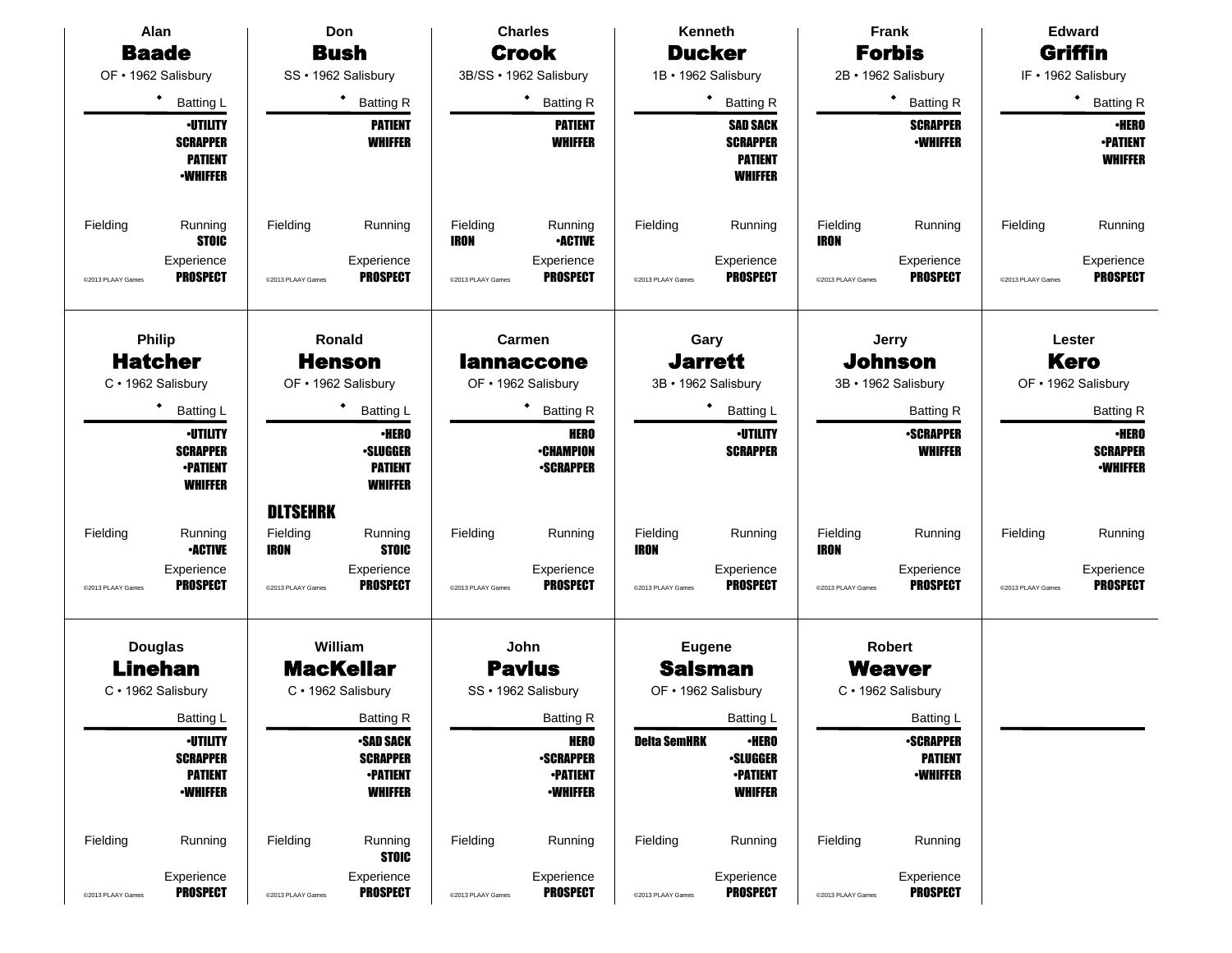|                                             |                                                                                  |                                               |                                                                                        |                             | <b>Tommy</b>                                                  |                                                 | Jimmy                                                                                      |                                             | Edwin                                                                              |                                                  | Ronald                                                                                   |
|---------------------------------------------|----------------------------------------------------------------------------------|-----------------------------------------------|----------------------------------------------------------------------------------------|-----------------------------|---------------------------------------------------------------|-------------------------------------------------|--------------------------------------------------------------------------------------------|---------------------------------------------|------------------------------------------------------------------------------------|--------------------------------------------------|------------------------------------------------------------------------------------------|
|                                             |                                                                                  |                                               |                                                                                        |                             | <b>Addington</b>                                              |                                                 | <b>Basinger</b>                                                                            |                                             | <b>Chasteen</b>                                                                    |                                                  | <b>Foltz</b>                                                                             |
|                                             |                                                                                  |                                               |                                                                                        |                             | SP · 1962 Salisbury                                           | RP · 1962 Salisbury                             |                                                                                            | RP/SP · 1962 Salisbury                      |                                                                                    | SP/RP · 1962 Salisbury                           |                                                                                          |
|                                             |                                                                                  |                                               |                                                                                        |                             | Pitching R <sup>+</sup> Batting R                             | Pitching L * Batting R                          |                                                                                            | Pitching R <sup>+</sup> Batting R           |                                                                                    | Pitching R $\bullet$<br><b>Batting R</b>         |                                                                                          |
|                                             |                                                                                  |                                               |                                                                                        | <b>STAR</b><br><b>FLASH</b> | <b>HERO</b><br><b>•CHAMPION</b><br><b>SCRAPPER</b><br>•EAGER  | <b>STAR</b><br><b>FLASH</b><br><b>CONTROL</b>   | <b>•SAD SACK</b><br><b>UTILITY</b><br><b>SCRAPPER</b><br><b>PATIENT</b><br><b>-WHIFFER</b> | <b>STAR</b><br><b>FLASH</b><br><b>WILD•</b> | <b>HERO</b><br><b>-CHAMPION</b><br><b>•SLUGGER</b><br><b>•EAGER</b><br>WHIFFER     | <b>ACE•</b><br><b>FLASH</b><br><b>DB CONTROL</b> | <b>-SAD SACK</b><br><b>UTILITY</b><br><b>SCRAPPER</b><br><b>•EAGER</b><br><b>WHIFFER</b> |
|                                             |                                                                                  |                                               |                                                                                        | Fielding                    | Running<br><b>STOIC</b>                                       | Fielding                                        | Running<br><b>STOIC</b>                                                                    | Fielding                                    | Running<br><b>STOIC</b>                                                            | Fielding                                         | Running<br><b>STOIC</b>                                                                  |
|                                             |                                                                                  |                                               |                                                                                        | @2013 PLAAY Games           | Experience<br><b>PROSPECT</b>                                 | @2013 PLAAY Games                               | Experience<br><b>PROSPECT</b>                                                              | @2013 PLAAY Games                           | Experience<br><b>PROSPECT</b>                                                      | @2013 PLAAY Games                                | Experience<br><b>PROSPECT</b>                                                            |
|                                             | Gary<br><b>Geisen</b><br>SP/RP · 1962 Salisbury                                  |                                               | Joe<br><b>Hurley</b><br>SP/RP · 1962 Salisbury                                         |                             | Johnny<br><b>McKee</b><br>SP · 1962 Salisbury                 |                                                 | John<br><b>Stolarchuck</b><br>SP/RP · 1962 Salisbury                                       |                                             | <b>Eugene</b><br><b>Willliams</b><br>SP/RP · 1962 Salisbury                        |                                                  | <b>Bruce</b><br><b>Wilson</b><br>SP · 1962 Salisbury                                     |
|                                             | Pitching R <sup>+</sup> Batting R                                                |                                               | Pitching R <sup>+</sup> Batting R                                                      | Pitching L <sup>+</sup>     | <b>Batting L</b>                                              |                                                 | Pitching R <sup>+</sup> Batting R                                                          |                                             | Pitching R <sup>+</sup><br><b>Batting R</b>                                        |                                                  | Pitching R <sup>+</sup> Batting R                                                        |
| <b>STAR</b><br><b>FLASH</b><br><b>WILD•</b> | <b>SAD SACK</b><br><b>·UTILITY</b><br><b>SCRAPPER</b><br>EAGER<br><b>WHIFFER</b> | <b>WORKMAN</b><br><b>FLASH</b><br><b>WILD</b> | <b>SAD SACK</b><br><b>UTILITY</b><br><b>SCRAPPER</b><br><b>EAGER</b><br><b>WHIFFER</b> | <b>FLASH</b><br><b>WILD</b> | UTILITY<br><b>SCRAPPER</b><br><b>EAGER</b><br><b>•WHIFFER</b> | <b>STAR</b> •<br><b>FLASH</b><br><b>CONTROL</b> | <b>HERO</b><br><b>-CHAMPION</b><br><b>SCRAPPER</b><br><b>PATIENT</b><br><b>•WHIFFER</b>    | <b>STAR</b><br><b>FLASH</b>                 | <b>SAD SACK</b><br><b>·UTILITY</b><br><b>SCRAPPER</b><br><b>PATIENT</b><br>WHIFFER | <b>WORKMAN-</b><br>FLASH<br><b>WILD</b>          | <b>HERO</b><br><b>-CHAMPION</b><br><b>SCRAPPER</b><br><b>EAGER</b><br><b>WHIFFER</b>     |
| Fielding                                    | Running<br><b>STOIC</b>                                                          | Fielding                                      | Running<br><b>STOIC</b>                                                                | Fielding                    | Running<br><b>STOIC</b>                                       | Fielding                                        | Running<br><b>STOIC</b>                                                                    | Fielding                                    | Running                                                                            | Fielding                                         | Running<br><b>STOIC</b>                                                                  |
| @2013 PLAAY Games                           | Experience<br><b>PROSPECT</b>                                                    | @2013 PLAAY Games                             | Experience<br><b>PROSPECT</b>                                                          | @2013 PLAAY Games           | Experience<br><b>PROSPECT</b>                                 | @2013 PLAAY Games                               | Experience<br><b>PROSPECT</b>                                                              | @2013 PLAAY Games                           | Experience<br><b>PROSPECT</b>                                                      | @2013 PLAAY Games                                | Experience<br><b>PROSPECT</b>                                                            |
|                                             |                                                                                  |                                               |                                                                                        |                             |                                                               |                                                 |                                                                                            |                                             |                                                                                    |                                                  |                                                                                          |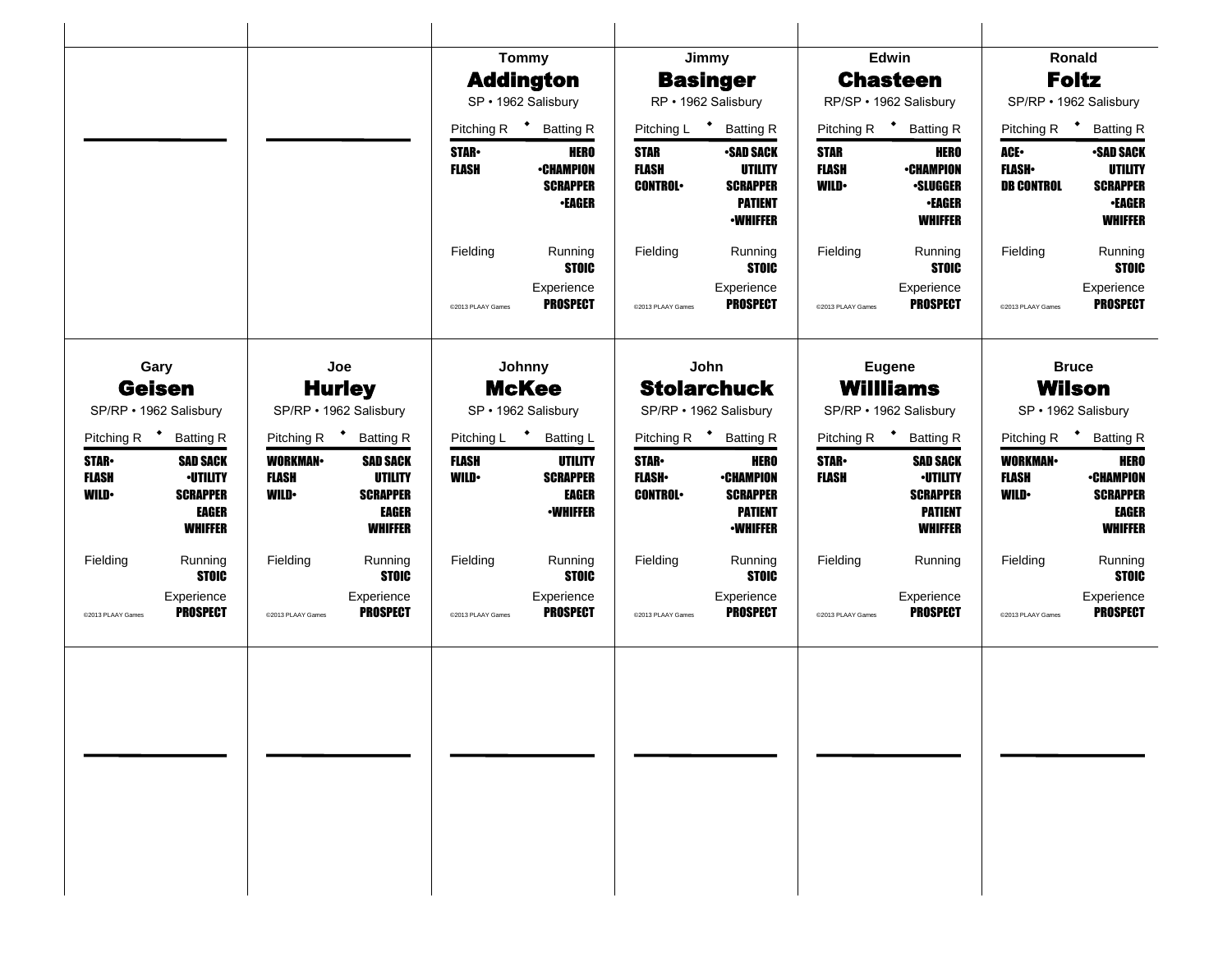| Joe                     |                                                        | <b>Mick</b>             |                                                                        |                   | <b>Carmine</b>                                                           |                   | <b>Bruce</b>                                 |                         | Larry                                                                             | <b>Donald</b>     |                                                                        |
|-------------------------|--------------------------------------------------------|-------------------------|------------------------------------------------------------------------|-------------------|--------------------------------------------------------------------------|-------------------|----------------------------------------------|-------------------------|-----------------------------------------------------------------------------------|-------------------|------------------------------------------------------------------------|
| <b>Abernethy</b>        |                                                        |                         | <b>Campbell</b>                                                        |                   | <b>Conrad</b>                                                            |                   | <b>Gallagher</b>                             |                         | <b>Hawk</b>                                                                       |                   | <b>Heldt</b>                                                           |
| OF . 1962 Shelby        |                                                        |                         | 3B · 1962 Shelby                                                       |                   | OF • 1962 Shelby                                                         |                   | SS · 1962 Shelby                             |                         | $C \cdot 1962$ Shelby                                                             |                   | UT • 1962 Shelby                                                       |
|                         | ٠<br><b>Batting R</b>                                  |                         | <b>Batting R</b>                                                       |                   | ٠<br><b>Batting R</b>                                                    |                   | ٠<br><b>Batting R</b>                        |                         | ٠<br><b>Batting R</b>                                                             |                   | <b>Batting R</b>                                                       |
|                         | <b>•HERO</b><br><b>-SCRAPPER</b><br><b>•EAGER</b>      |                         | <b>•CHAMPION</b><br><b>-SCRAPPER</b><br><b>GOOD EYE</b>                |                   | <b>-UTILITY</b><br><b>-SCRAPPER</b><br><b>•PATIENT</b><br><b>WHIFFER</b> |                   | UTILITY<br><b>•EAGER</b><br><b>•WHIFFER</b>  |                         | <b>SAD SACK</b><br><b>·UTILITY</b><br><b>-SCRAPPER</b><br><b>•WHIFFER</b>         |                   | <b>-SAD SACK</b><br><b>SCRAPPER</b><br><b>•EAGER</b><br><b>WHIFFER</b> |
| Fielding                | Running<br><b>STOIC</b>                                | Fielding<br><b>IRON</b> | Running                                                                | Fielding          | Running<br><b>•ACTIVE</b>                                                | Fielding          | Running<br><b>STOIC</b>                      | Fielding<br><b>IRON</b> | Running<br><b>STOIC</b>                                                           | Fielding          | Running<br><b>STOIC</b>                                                |
| @2013 PLAAY Games       | Experience<br><b>PROSPECT</b>                          | @2013 PLAAY Games       | Experience<br><b>PROSPECT</b>                                          | @2013 PLAAY Games | Experience<br><b>PROSPECT</b>                                            | @2013 PLAAY Games | Experience<br><b>PROSPECT</b>                | @2013 PLAAY Games       | Experience<br><b>PROSPECT</b>                                                     | @2013 PLAAY Games | Experience<br><b>PROSPECT</b>                                          |
| 3B · 1962 Shelby        | Edwin<br><b>Isaacs</b>                                 |                         | <b>Ernest</b><br><b>Lopez</b><br>C · 1962 Shelby                       |                   | Willie<br><b>Mobley</b><br>OF . 1962 Shelby                              |                   | William<br><b>Morris</b><br>OF • 1962 Shelby |                         | Wayne<br><b>Nash</b><br>SS · 1962 Shelby                                          |                   | <b>Francis</b><br><b>Petrellis</b><br>1B • 1962 Shelby                 |
|                         | <b>Batting R</b>                                       |                         | <b>Batting R</b>                                                       |                   | ٠<br><b>Batting R</b>                                                    |                   | <b>Batting R</b>                             |                         | ٠<br><b>Batting B</b>                                                             |                   | $\bullet$<br>Batting L                                                 |
|                         | <b>-SCRAPPER</b><br><b>•PATIENT</b><br><b>-WHIFFER</b> |                         | <b>-SAD SACK</b><br><b>SCRAPPER</b><br><b>•EAGER</b><br><b>WHIFFER</b> |                   | <b>-SAD SACK</b><br><b>SCRAPPER</b><br><b>WHIFFER</b>                    |                   | <b>-EAGER</b><br><b>•GOOD EYE</b>            |                         | <b>SAD SACK</b><br>UTILITY<br><b>SCRAPPER</b><br><b>PATIENT</b><br><b>WHIFFER</b> |                   | <b>•HERO</b>                                                           |
| Fielding<br><b>IRON</b> | Running                                                | Fielding                | Running<br><b>STOIC</b>                                                | Fielding          | Running<br><b>•ACTIVE</b>                                                | Fielding          | Running<br><b>STOIC</b>                      | Fielding                | Running<br><b>STOIC</b>                                                           | Fielding          | Running                                                                |
| @2013 PLAAY Games       | Experience<br><b>PROSPECT</b>                          | @2013 PLAAY Games       | Experience<br><b>PROSPECT</b>                                          | @2013 PLAAY Games | Experience<br><b>PROSPECT</b>                                            | @2013 PLAAY Games | Experience<br><b>PROSPECT</b>                | @2013 PLAAY Games       | Experience<br><b>PROSPECT</b>                                                     | @2013 PLAAY Games | Experience<br><b>PROSPECT</b>                                          |
|                         | <b>Benny</b>                                           |                         | <b>Steve</b>                                                           |                   | <b>Terry</b>                                                             |                   |                                              |                         |                                                                                   |                   |                                                                        |
|                         | <b>VonCannon</b>                                       |                         | <b>Whitaker</b>                                                        |                   | Young                                                                    |                   |                                              |                         |                                                                                   |                   |                                                                        |
|                         | $C/1B$ $\cdot$ 1962 Shelby                             |                         | OF • 1962 Shelby                                                       |                   | C/2B • 1962 Shelby                                                       |                   |                                              |                         |                                                                                   |                   |                                                                        |
|                         | <b>Batting R</b>                                       |                         | <b>Batting R</b>                                                       |                   | <b>Batting R</b>                                                         |                   |                                              |                         |                                                                                   |                   |                                                                        |
|                         | <b>•CHAMPION</b><br><b>PATIENT</b><br>$-$ GOOD EYE     | <b>Deita HRK</b>        | <b>·UTILITY</b><br><b>•HR KING</b><br><b>•EAGER</b>                    |                   | <b>UTILITY</b><br><b>SCRAPPER</b>                                        |                   |                                              |                         |                                                                                   |                   |                                                                        |
| Fielding<br><b>IRON</b> | Running<br><b>STOIC</b><br>Experience                  | Fielding                | Running<br><b>STOIC</b><br>Experience                                  | Fielding<br>IRON  | Running<br>Experience                                                    |                   |                                              |                         |                                                                                   |                   |                                                                        |
| @2013 PLAAY Games       | <b>PROSPECT</b>                                        | @2013 PLAAY Games       | <b>PROSPECT</b>                                                        | @2013 PLAAY Games | <b>PROSPECT</b>                                                          |                   |                                              |                         |                                                                                   |                   |                                                                        |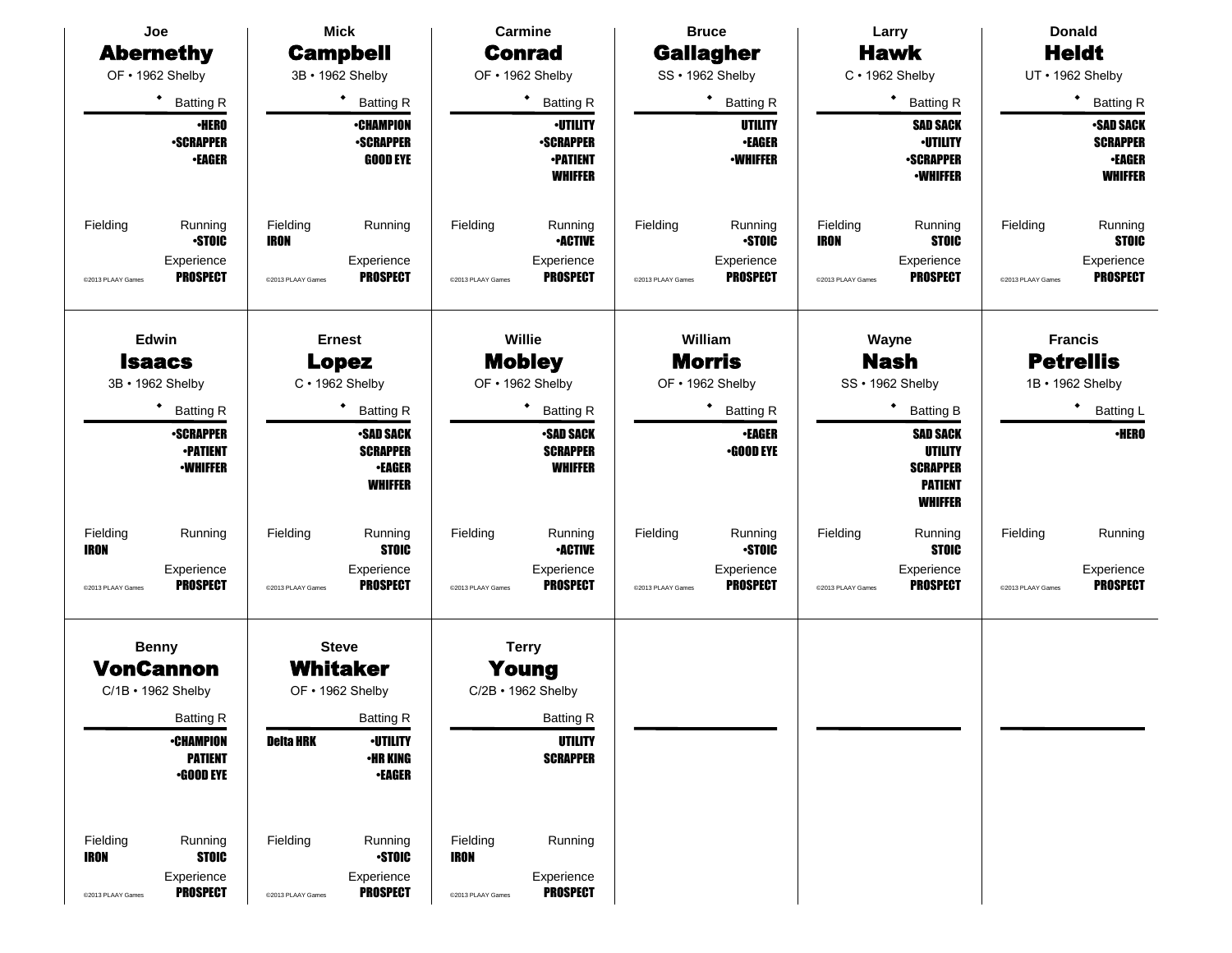| <b>Billy</b>                                       |                                                                                 |                                                    | Ron                                                                                     |                                               | George                                                                                 |                                                                         | Richard                                                                 |                                                              | Lary                                                                                      |                                                 | <b>James</b>                                                                     |
|----------------------------------------------------|---------------------------------------------------------------------------------|----------------------------------------------------|-----------------------------------------------------------------------------------------|-----------------------------------------------|----------------------------------------------------------------------------------------|-------------------------------------------------------------------------|-------------------------------------------------------------------------|--------------------------------------------------------------|-------------------------------------------------------------------------------------------|-------------------------------------------------|----------------------------------------------------------------------------------|
| <b>Prevette</b>                                    |                                                                                 |                                                    | <b>Speiser</b>                                                                          | <b>Bechtold</b>                               |                                                                                        | <b>Chase</b>                                                            |                                                                         | <b>Staley</b>                                                |                                                                                           |                                                 | <b>Dietz</b>                                                                     |
| RP/SP · 1962 Shelby                                |                                                                                 |                                                    | RP/SP · 1962 Shelby                                                                     |                                               | SP/RP · 1962 Shelby                                                                    |                                                                         | RP · 1962 Shelby                                                        |                                                              | SP/RP . 1962 Shelby                                                                       |                                                 | RP · 1962 Shelby                                                                 |
| Pitching R <sup>+</sup><br><b>Batting R</b>        |                                                                                 | Pitching R <sup>+</sup>                            | <b>Batting B</b>                                                                        |                                               | Pitching R <sup>+</sup> Batting R                                                      | Pitching R $\bullet$                                                    | <b>Batting R</b>                                                        | Pitching L <sup>+</sup>                                      | <b>Batting L</b>                                                                          | Pitching R <sup>+</sup>                         | <b>Batting R</b>                                                                 |
| <b>FLASH</b><br><b>WILD</b>                        | <b>-SAD SACK</b><br><b>•UTILITY</b><br><b>SCRAPPER</b><br><b>WHIFFER</b>        | <b>STRUGGLER</b><br><b>FLASH</b><br><b>DB WILD</b> | <b>·UTILITY</b><br><b>SCRAPPER</b><br><b>•WHIFFER</b>                                   | <b>STAR</b><br><b>DB FLASH</b><br><b>WILD</b> | ∙HERO<br><b>EAGER</b><br><b>•WHIFFER</b>                                               | <b>STRUGGLER</b><br><b>WORKMAN</b><br><b>FLASH</b><br><b>DB CONTROL</b> | <b>SAD SACK</b><br><b>·UTILITY</b><br><b>SCRAPPER</b><br><b>WHIFFER</b> | <b>STRUGGLER</b><br><b>FLASH</b>                             | <b>SAD SACK</b><br>UTILITY<br><b>SCRAPPER</b><br><b>-PATIENT</b><br><b>WHIFFER</b>        | <b>WORKMAN-</b><br>DB FLASH<br>WILD             | <b>SAD SACK</b><br><b>·UTILITY</b><br><b>SCRAPPER</b><br>EAGER<br><b>WHIFFER</b> |
| Fielding                                           | Running<br><b>STOIC</b>                                                         | Fielding                                           | Running<br><b>STOIC</b>                                                                 | Fielding                                      | Running<br><b>STOIC</b>                                                                | Fielding                                                                | Running<br><b>STOIC</b>                                                 | Fielding                                                     | Running                                                                                   | Fielding                                        | Running<br><b>STOIC</b>                                                          |
| Experience<br><b>PROSPECT</b><br>@2013 PLAAY Games |                                                                                 | @2013 PLAAY Games                                  | Experience<br><b>PROSPECT</b>                                                           | @2013 PLAAY Games                             | Experience<br><b>PROSPECT</b>                                                          | @2013 PLAAY Games                                                       | Experience<br><b>PROSPECT</b>                                           | @2013 PLAAY Games                                            | Experience<br><b>PROSPECT</b>                                                             | @2013 PLAAY Games                               | Experience<br><b>PROSPECT</b>                                                    |
| <b>James</b>                                       |                                                                                 | <b>Andrew</b><br><b>Johnston</b>                   |                                                                                         |                                               | <b>David</b><br><b>Kuhl</b>                                                            |                                                                         | Kenneth<br><b>Lubert</b>                                                |                                                              | <b>Jerald</b>                                                                             |                                                 | <b>David</b><br><b>Olson</b>                                                     |
| <b>Hollinger</b><br>SP · 1962 Shelby               |                                                                                 |                                                    | SP/RP . 1962 Shelby                                                                     |                                               | SP · 1962 Shelby                                                                       |                                                                         | SP/RP . 1962 Shelby                                                     |                                                              | <b>McCortney</b><br>SP/RP . 1962 Shelby                                                   |                                                 | RP · 1962 Shelby                                                                 |
| Pitching R <sup>+</sup> Batting R                  |                                                                                 | Pitching R <sup>+</sup>                            | <b>Batting R</b>                                                                        | Pitching L                                    | * Batting R                                                                            |                                                                         | Pitching R <sup>+</sup> Batting R                                       | Pitching R <sup>+</sup>                                      | <b>Batting R</b>                                                                          |                                                 | Pitching R <sup>+</sup> Batting R                                                |
| <b>WORKMAN-</b><br><b>FLASH</b><br><b>CONTROL</b>  | <b>SAD SACK</b><br><b>UTILITY</b><br><b>SCRAPPER</b><br>EAGER<br><b>WHIFFER</b> | <b>WILD</b>                                        | <b>SAD SACK</b><br><b>UTILITY</b><br><b>SCRAPPER</b><br><b>•EAGER</b><br><b>WHIFFER</b> | <b>WORKMAN</b><br><b>FLASH</b><br><b>WILD</b> | <b>SAD SACK</b><br><b>UTILITY</b><br><b>SCRAPPER</b><br><b>EAGER</b><br><b>WHIFFER</b> | WORKMAN                                                                 | UTILITY<br><b>SCRAPPER</b><br><b>-PATIENT</b><br>$\cdot$ GOOD EYE       | <b>STRUGGLER</b><br><b>WORKMAN</b><br><b>FLASH</b> •<br>WILD | <b>SAD SACK</b><br><b>·UTILITY</b><br><b>SCRAPPER</b><br><b>PATIENT</b><br><b>WHIFFER</b> | <b>WORKMAN</b><br><b>FLASH</b> •<br><b>WILD</b> | <b>·HERO</b><br><b>HR KING</b><br>EAGER                                          |
| Fielding                                           | Running<br><b>STOIC</b>                                                         | Fielding                                           | Running<br><b>STOIC</b>                                                                 | Fielding                                      | Running<br><b>STOIC</b>                                                                | Fielding                                                                | Running<br><b>STOIC</b>                                                 | Fielding                                                     | Running<br><b>STOIC</b>                                                                   | Fielding                                        | Running<br><b>STOIC</b>                                                          |
| Experience<br>@2013 PLAAY Games                    | <b>PROSPECT</b>                                                                 | @2013 PLAAY Games                                  | Experience<br><b>PROSPECT</b>                                                           | @2013 PLAAY Games                             | Experience<br><b>PROSPECT</b>                                                          | @2013 PLAAY Games                                                       | Experience<br><b>PROSPECT</b>                                           | @2013 PLAAY Games                                            | Experience<br><b>PROSPECT</b>                                                             | @2013 PLAAY Games                               | Experience<br><b>PROSPECT</b>                                                    |
|                                                    |                                                                                 |                                                    |                                                                                         |                                               |                                                                                        |                                                                         |                                                                         |                                                              |                                                                                           |                                                 |                                                                                  |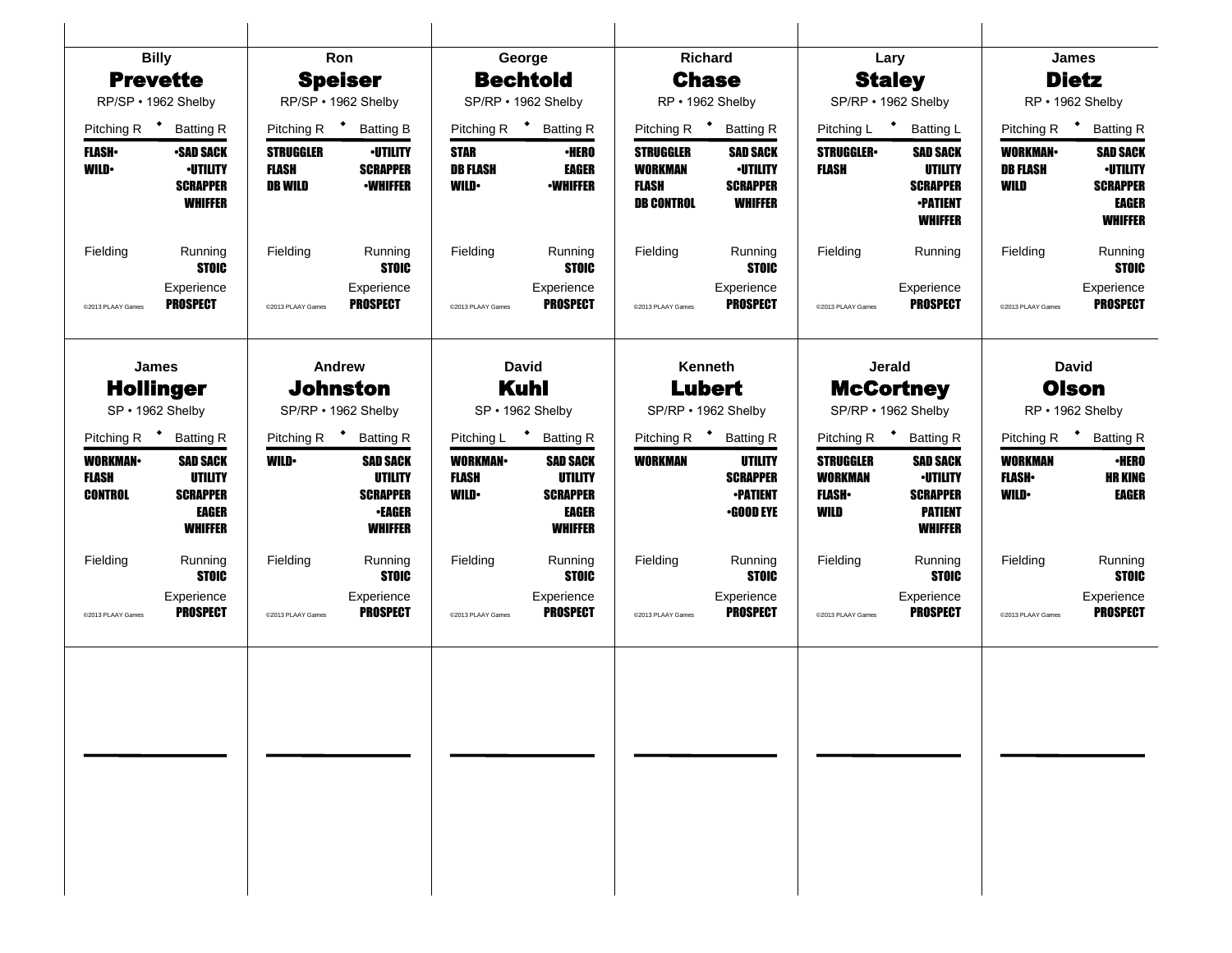| <b>Bobby</b>                                            |                                                     | Luis                    |                                                                                          |                         | <b>Arthur</b>                                                       |                   | Ezra                                                                       |                   | <b>Booth</b>                                                              | <b>Michael</b>          |                                                                                          |
|---------------------------------------------------------|-----------------------------------------------------|-------------------------|------------------------------------------------------------------------------------------|-------------------------|---------------------------------------------------------------------|-------------------|----------------------------------------------------------------------------|-------------------|---------------------------------------------------------------------------|-------------------------|------------------------------------------------------------------------------------------|
| <b>Adams</b>                                            |                                                     |                         | <b>Arias</b>                                                                             |                         | <b>Clark</b>                                                        |                   | <b>Lewis</b>                                                               |                   | <b>Lusteg</b>                                                             |                         | <b>Mauro</b>                                                                             |
| 2B · 1962 Statesville                                   |                                                     |                         | SS · 1962 Statesville                                                                    |                         | OF • 1962 Statesville                                               |                   | OF · 1962 Statesville                                                      |                   | OF • 1962 Statesville                                                     |                         | C · 1962 Statesville                                                                     |
|                                                         | ٠<br><b>Batting R</b>                               |                         | ٠<br><b>Batting R</b>                                                                    |                         | <b>Batting R</b>                                                    |                   | ٠<br><b>Batting R</b>                                                      |                   | ٠<br><b>Batting R</b>                                                     |                         | ٠<br><b>Batting R</b>                                                                    |
|                                                         | <b>•HERO</b><br><b>SCRAPPER</b><br><b>•PATIENT</b>  |                         | <b>•HERO</b><br><b>SCRAPPER</b><br><b>•EAGER</b><br><b><i>•WHIFFER</i></b>               |                         | UTILITY<br><b>SCRAPPER</b><br>EAGER<br><b>WHIFFER</b>               |                   | <b>•CHAMPION</b><br><b>•SCRAPPER</b><br><b>•PATIENT</b><br><b>•WHIFFER</b> |                   | <b>·UTILITY</b><br><b>-SCRAPPER</b><br><b>-PATIENT</b><br><b>•WHIFFER</b> |                         | <b>HERO</b><br><b>•SCRAPPER</b><br><b>PATIENT</b><br><b>WHIFFER</b>                      |
| Fielding                                                | Running<br><b>•ACTIVE</b>                           | Fielding<br>IRON        | Running<br><b>•ACTIVE</b>                                                                | Fielding                | Running                                                             | Fielding          | Running<br><b>•ACTIVE</b>                                                  | Fielding          | Running<br><b>ACTIVE</b>                                                  | Fielding                | Running<br><b>STOIC</b>                                                                  |
| @2013 PLAAY Games                                       | Experience<br><b>PROSPECT</b>                       | @2013 PLAAY Games       | Experience<br><b>PROSPECT</b>                                                            | @2013 PLAAY Games       | Experience<br><b>PROSPECT</b>                                       | @2013 PLAAY Games | Experience<br><b>PROSPECT</b>                                              | @2013 PLAAY Games | Experience<br><b>PROSPECT</b>                                             | @2013 PLAAY Games       | Experience<br><b>PROSPECT</b>                                                            |
| <b>Mitchell</b>                                         |                                                     |                         | <b>Robert</b>                                                                            |                         | <b>Ernest</b>                                                       |                   | Harold                                                                     |                   | <b>David</b>                                                              |                         | Jack                                                                                     |
| <b>Millner</b><br>OF • 1962 Statesville                 |                                                     |                         | <b>Morett</b><br>3B · 1962 Statesville                                                   |                         | <b>Mungo</b><br>OF • 1962 Statesville                               |                   | <b>Neimer</b><br>UT • 1962 Statesville                                     |                   | <b>Patrick</b><br>C · 1962 Statesville                                    |                         | <b>Sargent</b><br>3B · 1962 Statesville                                                  |
|                                                         | ٠<br><b>Batting R</b>                               |                         | ٠<br><b>Batting B</b>                                                                    |                         | <b>Batting R</b>                                                    |                   | <b>Batting R</b>                                                           |                   | <b>Batting R</b>                                                          |                         | <b>Batting R</b>                                                                         |
|                                                         | <b>•HERO</b><br><b>•WHIFFER</b>                     |                         | <b>•HERO</b><br><b>•CHAMPION</b><br><b>SCRAPPER</b><br><b>PATIENT</b><br><b>-WHIFFER</b> |                         | <b>·HERO</b><br><b>-SCRAPPER</b><br><b>•EAGER</b><br><b>WHIFFER</b> |                   | <b>-SAD SACK</b><br><b>-SCRAPPER</b><br><b>•PATIENT</b><br><b>WHIFFER</b>  |                   | <b>•HERO</b><br><b>-WHIFFER</b>                                           |                         | <b>•HERO</b><br><b>•CHAMPION</b><br><b>•SCRAPPER</b><br><b>•EAGER</b><br><b>-WHIFFER</b> |
| Fielding                                                | Running<br><b>ACTIVE</b>                            | Fielding<br><b>IRON</b> | Running                                                                                  | Fielding<br><b>IRON</b> | Running<br><b>•ACTIVE</b>                                           | Fielding          | Running<br><b>•ACTIVE</b>                                                  | Fielding          | Running                                                                   | Fielding<br><b>IRON</b> | Running                                                                                  |
| @2013 PLAAY Games                                       | Experience<br><b>PROSPECT</b>                       | @2013 PLAAY Games       | Experience<br><b>PROSPECT</b>                                                            | @2013 PLAAY Games       | Experience<br><b>PROSPECT</b>                                       | @2013 PLAAY Games | Experience<br><b>PROSPECT</b>                                              | @2013 PLAAY Games | Experience<br><b>PROSPECT</b>                                             | @2013 PLAAY Games       | Experience<br><b>PROSPECT</b>                                                            |
| <b>Donald</b><br><b>Sermon</b><br>SS · 1962 Statesville |                                                     |                         | Paul<br><b>Smith</b><br>3B · 1962 Statesville                                            |                         | Jesse<br><b>Snead</b><br>OF • 1962 Statesville                      |                   | Walter<br><b>Szczepanski</b><br>OF • 1962 Statesville                      |                   | Charley<br><b>Truesdell</b><br>1B · 1962 Statesville                      |                         | <b>Billy</b><br><b>Vickery</b><br>UT • 1962 Statesville                                  |
|                                                         | Batting R                                           |                         | <b>Batting R</b>                                                                         |                         | Batting L                                                           |                   | Batting R                                                                  |                   | Batting L                                                                 |                         | Batting R                                                                                |
|                                                         | <b>-SAD SACK</b><br><b>•EAGER</b><br><b>WHIFFER</b> |                         | UTILITY<br><b>SCRAPPER</b><br><b>EAGER</b>                                               |                         | <b>•CHAMPION</b><br><b>PATIENT</b><br><b>WHIFFER</b>                |                   | <b>-UTILITY</b><br><b>PATIENT</b><br><b>WHIFFER</b>                        |                   | <b>HERO</b><br><b>•CHAMPION</b><br>$\cdot$ GOOD EYE                       |                         | <b>•SAD SACK</b><br><b>SCRAPPER</b><br>EAGER<br><b>-WHIFFER</b>                          |
| Fielding                                                | Running                                             | Fielding<br>IRON        | Running<br><b>-STOIC</b>                                                                 | Fielding                | Running<br><b>ACTIVE</b>                                            | Fielding          | Running<br><b>STOIC</b>                                                    | Fielding          | Running                                                                   | Fielding                | Running<br><b>STOIC</b>                                                                  |
| @2013 PLAAY Games                                       | Experience<br><b>PROSPECT</b>                       | @2013 PLAAY Games       | Experience<br><b>PROSPECT</b>                                                            | @2013 PLAAY Games       | Experience<br><b>PROSPECT</b>                                       | @2013 PLAAY Games | Experience<br><b>PROSPECT</b>                                              | @2013 PLAAY Games | Experience<br><b>PROSPECT</b>                                             | @2013 PLAAY Games       | Experience<br><b>PROSPECT</b>                                                            |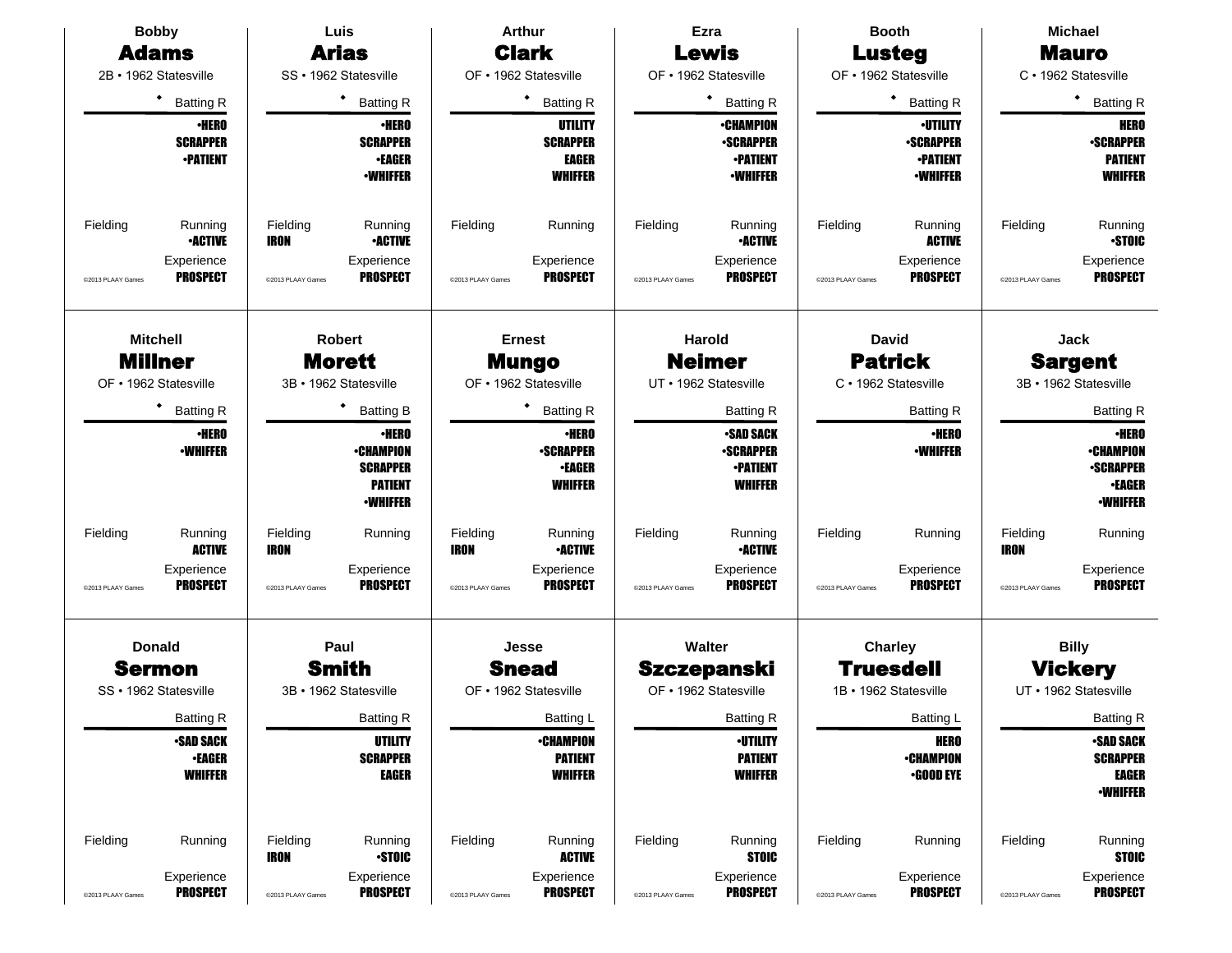|                            |                                          |                             |                                    |                                | <b>Bobby</b>                             |                              | <b>Nicholas</b>                    |                          | <b>Thomas</b>                      |                         | Robert                            |
|----------------------------|------------------------------------------|-----------------------------|------------------------------------|--------------------------------|------------------------------------------|------------------------------|------------------------------------|--------------------------|------------------------------------|-------------------------|-----------------------------------|
|                            |                                          |                             |                                    |                                | <b>Bralley</b>                           |                              | <b>DeMatteis</b>                   |                          | <b>Gondek</b>                      |                         | Gore                              |
|                            |                                          |                             |                                    | SP · 1962 Statesville          |                                          | SP/RP · 1962 Statesville     |                                    | SP/RP · 1962 Statesville |                                    |                         | SP/RP • 1962 Statesville          |
|                            |                                          |                             |                                    | Pitching R <sup>+</sup>        | <b>Batting R</b>                         | Pitching L <sup>+</sup>      | <b>Batting L</b>                   | Pitching R <sup>+</sup>  | <b>Batting R</b>                   | Pitching R <sup>+</sup> | <b>Batting R</b>                  |
|                            |                                          |                             |                                    | <b>STAR</b>                    | <b>SCRAPPER</b>                          | ACE-                         | <b>•SAD SACK</b>                   | <b>STAR</b>              | <b>-SAD SACK</b>                   | <b>FLASH</b>            | <b>UTILITY</b>                    |
|                            |                                          |                             |                                    | <b>FLASH</b>                   | <b>EAGER</b><br><b>WHIFFER</b>           | <b>FLASH</b>                 | <b>SCRAPPER</b><br><b>•PATIENT</b> | <b>FLASH</b>             | <b>-UTILITY</b><br><b>SCRAPPER</b> | <b>WILD</b>             | <b>SCRAPPER</b><br><b>WHIFFER</b> |
|                            |                                          |                             |                                    |                                |                                          |                              | <b>WHIFFER</b>                     |                          | <b>EAGER</b>                       |                         |                                   |
|                            |                                          |                             |                                    |                                |                                          |                              |                                    |                          |                                    |                         |                                   |
|                            |                                          |                             |                                    | Fielding                       | Running<br><b>STOIC</b>                  | Fielding                     | Running                            | Fielding                 | Running<br><b>STOIC</b>            | Fielding                | Running<br><b>STOIC</b>           |
|                            |                                          |                             |                                    |                                | Experience                               |                              | Experience                         |                          | Experience                         |                         | Experience                        |
|                            |                                          |                             |                                    | @2013 PLAAY Games              | <b>PROSPECT</b>                          | @2013 PLAAY Games            | <b>PROSPECT</b>                    | @2013 PLAAY Games        | <b>PROSPECT</b>                    | @2013 PLAAY Games       | <b>PROSPECT</b>                   |
|                            |                                          |                             |                                    |                                |                                          |                              |                                    |                          |                                    |                         |                                   |
|                            | Robert                                   |                             | <b>Stanley</b>                     |                                | Kenneth                                  |                              | Paul                               |                          |                                    |                         |                                   |
|                            | <b>Kenny</b>                             |                             | <b>McDonald</b>                    |                                | <b>Ramsey</b>                            |                              | <b>Vaughn</b>                      |                          |                                    |                         |                                   |
|                            | RP/SP · 1962 Statesville                 |                             | RP · 1962 Statesville              |                                | SP/RP · 1962 Statesville                 |                              | SP/RP • 1962 Statesville           |                          |                                    |                         |                                   |
| Pitching L                 | $\ddot{\phantom{1}}$<br><b>Batting L</b> | Pitching R <sup>+</sup>     | <b>Batting R</b>                   | Pitching L                     | $\ddot{\phantom{1}}$<br><b>Batting R</b> | Pitching R <sup>+</sup>      | <b>Batting L</b>                   |                          |                                    |                         |                                   |
| <b>ACE</b><br><b>FLASH</b> | <b>SAD SACK</b><br><b>SCRAPPER</b>       | <b>STAR</b><br><b>FLASH</b> | <b>SAD SACK</b><br><b>-UTILITY</b> | <b>DB FLASH</b><br><b>WILD</b> | <b>SAD SACK</b><br><b>UTILITY</b>        | <b>STAR-</b><br><b>FLASH</b> | <b>-SLUGGER</b><br>•HR KING        |                          |                                    |                         |                                   |
| <b>CONTROL</b>             | <b>PATIENT</b>                           | <b>WILD</b>                 | <b>SCRAPPER</b>                    |                                | <b>SCRAPPER</b>                          |                              | <b>PATIENT</b>                     |                          |                                    |                         |                                   |
|                            | <b>WHIFFER</b>                           |                             | <b>PATIENT</b><br><b>•WHIFFER</b>  |                                | <b>WHIFFER</b>                           |                              | <b>•WHIFFER</b>                    |                          |                                    |                         |                                   |
|                            |                                          |                             |                                    |                                |                                          |                              |                                    |                          |                                    |                         |                                   |
| Fielding                   | Running<br><b>STOIC</b>                  | Fielding                    | Running<br><b>-ACTIVE</b>          | Fielding                       | Running<br><b>STOIC</b>                  | Fielding<br><b>Deita HRK</b> | Running<br><b>STOIC</b>            |                          |                                    |                         |                                   |
|                            | Experience                               |                             | Experience                         |                                | Experience                               |                              | Experience                         |                          |                                    |                         |                                   |
| @2013 PLAAY Games          | <b>PROSPECT</b>                          | @2013 PLAAY Games           | <b>PROSPECT</b>                    | @2013 PLAAY Games              | <b>PROSPECT</b>                          | @2013 PLAAY Games            | <b>PROSPECT</b>                    |                          |                                    |                         |                                   |
|                            |                                          |                             |                                    |                                |                                          |                              |                                    |                          |                                    |                         |                                   |
|                            |                                          |                             |                                    |                                |                                          |                              |                                    |                          |                                    |                         |                                   |
|                            |                                          |                             |                                    |                                |                                          |                              |                                    |                          |                                    |                         |                                   |
|                            |                                          |                             |                                    |                                |                                          |                              |                                    |                          |                                    |                         |                                   |
|                            |                                          |                             |                                    |                                |                                          |                              |                                    |                          |                                    |                         |                                   |
|                            |                                          |                             |                                    |                                |                                          |                              |                                    |                          |                                    |                         |                                   |
|                            |                                          |                             |                                    |                                |                                          |                              |                                    |                          |                                    |                         |                                   |
|                            |                                          |                             |                                    |                                |                                          |                              |                                    |                          |                                    |                         |                                   |
|                            |                                          |                             |                                    |                                |                                          |                              |                                    |                          |                                    |                         |                                   |
|                            |                                          |                             |                                    |                                |                                          |                              |                                    |                          |                                    |                         |                                   |
|                            |                                          |                             |                                    |                                |                                          |                              |                                    |                          |                                    |                         |                                   |